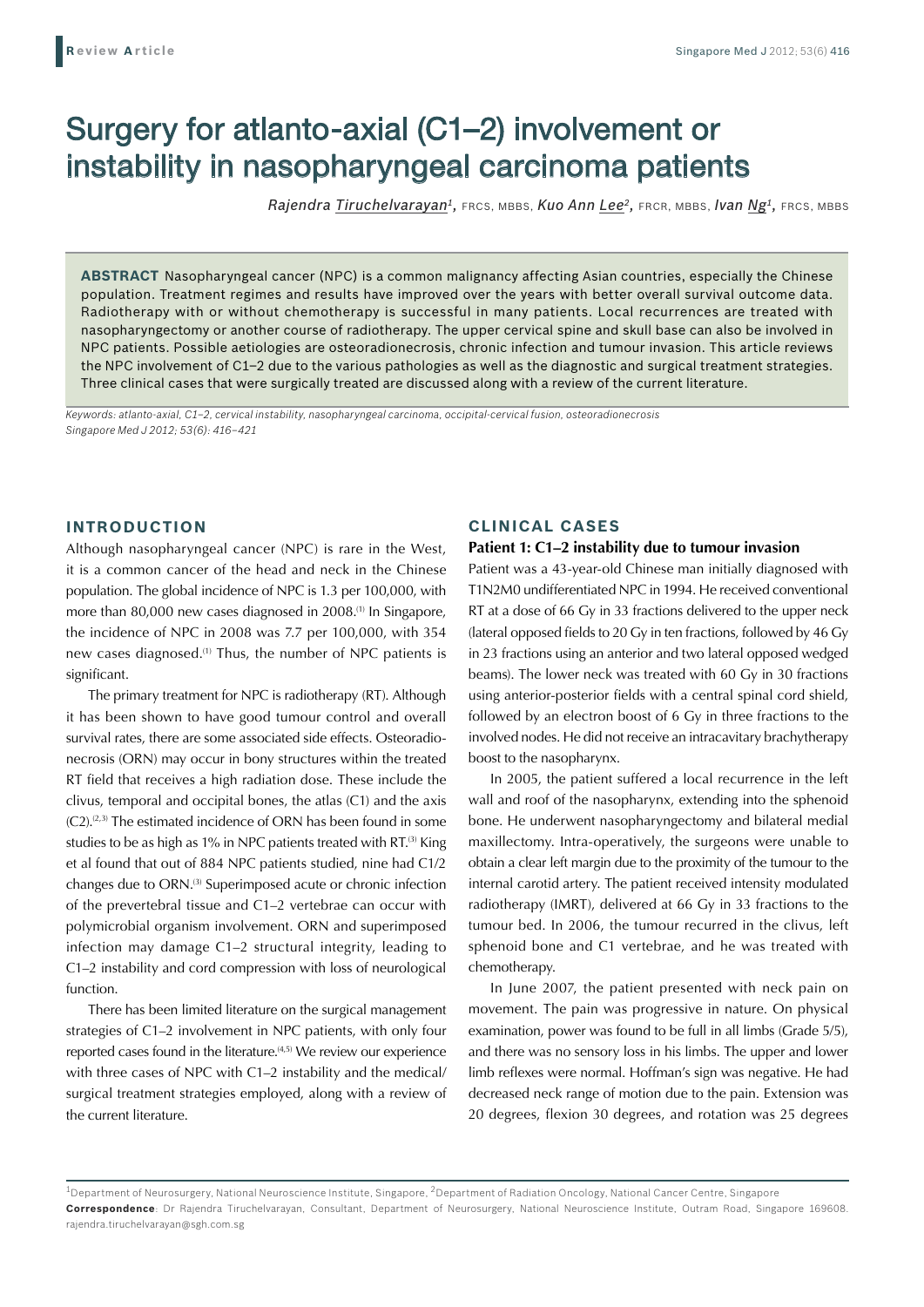

**Fig. 1** (a) Extension and (b) flexion radiographs of the cervical spine show an increased atlanto-dens interval of 4 mm; (c) Sagittal CT image shows basilar invagination; (d) Axial CT image shows tumour erosion of C1 (arrow); (e) T1 plain sagittal and (f) contrast-enhanced MR images show tumour invasion of C1/2 (arrow).

in both directions. The flexion/extension cervical radiographs showed C1–2 subluxation (the atlanto-dens interval [ADI] was 4 mm, the normal in adults being less than 3 mm on flexion) (Figs. 1a & b). Computed tomography (CT) of the cervical spine showed basilar invagination, with the tip of the odontoid process telescoping superiorly into the foramen magnum (Fig. 1c). Axial CT image (Fig. 1d) showed the tumour invading into the left side of the anterior arch and the lateral mass of C1. Magnetic resonance (MR) imaging of the cervical spine showed an enhancing tumour invading from the left posterior nasopharynx into the left lateral mass of C1 and also the C2 body/dens (Figs. 1e & f). There was no evidence of cervical cord compression, and the C1–2 instability was attributed to direct tumour invasion. The patient underwent occipitocervical fusion (occiput C3–4) and was discharged subsequently for further palliative therapy.

## **Patient 2: C1–2 osteomyelitis with instability**

A 63-year-old Chinese woman was diagnosed with T2N1M0 undifferentiated NPC in 1996. Using a similar technique as for Patient 1, she received conventional external beam RT of 66 Gy in 33 fractions. This was followed by an intracavitary boost of 10 Gy (two insertions of 5 Gy each, one week apart). In 1997, the patient developed a C1–2 cervical abscess and underwent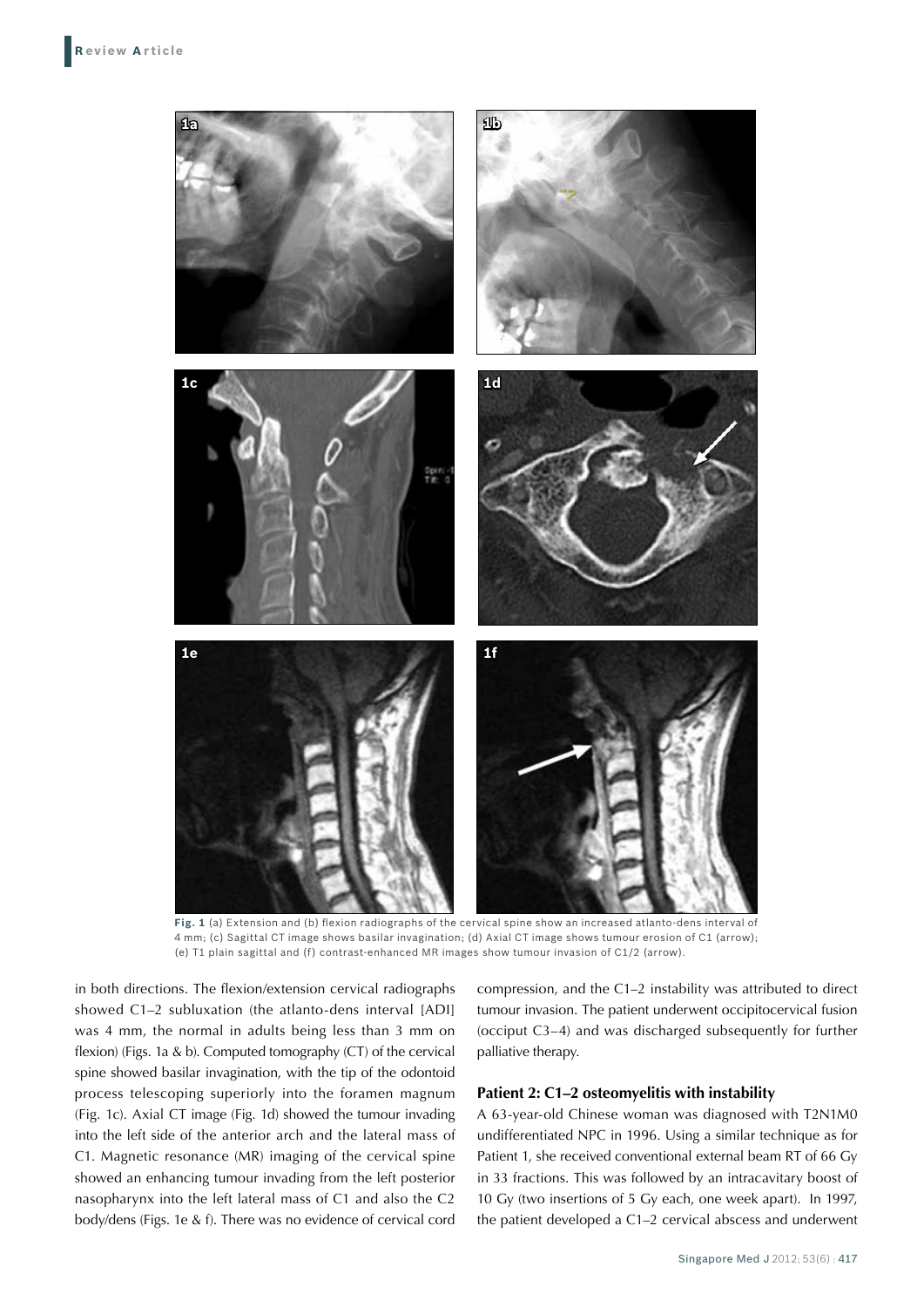

**Fig. 2** (a) Sagittal MR image shows basilar invagination and C1–2 subluxation; (b) Contrast-enhanced MR image shows enhancement/destruction of C1/2 (arrow); (c) T1 coronal MR image shows a lateral tilt and instability; (d) Lateral scout CT image shows O–C instrumentation in situ.

anterior cervical surgical drainage, followed by a course of antibiotics. She was well until 2010 when she developed C1–2 osteomyelitis. Posterior nasopharyngeal space (PNS) biopsy revealed acute and chronic inflammation with no tumour recurrence. The microbial cultures showed *Staphylococcus*, *Streptococci* and *Candida*. Tuberculosis culture was negative. She was treated with antibiotics and antifungals, and responded well to the treatment.

The patient was re-admitted in July 2011 for neck pain on movement of one month's duration, accompanied by limb numbness. On physical examination, there was a severe decrease in the cervical range of motion. Both flexion and extension were only 20 degrees. Rotation was 10 degrees in each direction. Torticollis was present and the patient's neck was tilted to the left. Reflexes in the upper and lower limbs were not increased, and limb power was graded 4/5 in all limbs. There was no sensory loss and she was able to ambulate. Her blood investigations showed a normal C-reactive protein of 5.7 mg/L, and erythrocyte sedimentation rate was 50 mm/hour. The total white cell count was normal at 7.17  $\times$  10%L, as was the differential cell count.

MR imaging of the cervical spine showed basilar invagination. The tip of the odontoid process had gone above McRae's line (the line joining the anterior to the posterior margin of the foramen magnum). There was also C1–2 subluxation (the ADI was more than 3 mm), with compression of the cervicomedullary junction (Figs. 2a & b). Destruction of the anterior arch

Singapore Med J 2012; 53(6) : 418

of C1, odontoid process and contrast enhancement were noted. There was no localised abscess. On the coronal images, there was a lateral tilt of the skull to the left (Fig. 2c). On CT imaging, osteolytic permeative changes in the skull base bones, suggestive of ORN, were observed.

The patient was diagnosed with C1–2 chronic osteomyelitis in the background of ORN with craniocervical instability. She underwent a transoral, transpharyngeal wall biopsy of the C2 bone. The microbial cultures grew *Streptococcus* (Group B), *Staphylococcus aureus* and *Candida* (*glabrata* and *krusei*). Histology showed no tumour recurrence. The patient was treated with a course of antibiotics consisting of vancomycin (dosage 750 mg twice a day for six weeks), which was later changed to linezolid (dosage 600 mg twice a day for six weeks). The antifungal drug used was voriconazole (dosage 200 mg for six months), as per the recommendations by the infectious disease specialists. Subsequently, after the infection was treated, she underwent an occipitocervical fusion to address the craniocervical instability. The instrumentation consisted of an occipital plate-rod construct, together with C3,4,5 lateral mass screws (Fig. 2d). A C1 posterior arch laminectomy was also done to decompress the cervicomedullary junction. During this surgery, intra-operative neurophysiological monitoring was used. Motorevoked potentials (MEPs) were monitored during the positioning of the patient's neck and during the surgical decompression to ensure that no damage to the spinal cord occurred.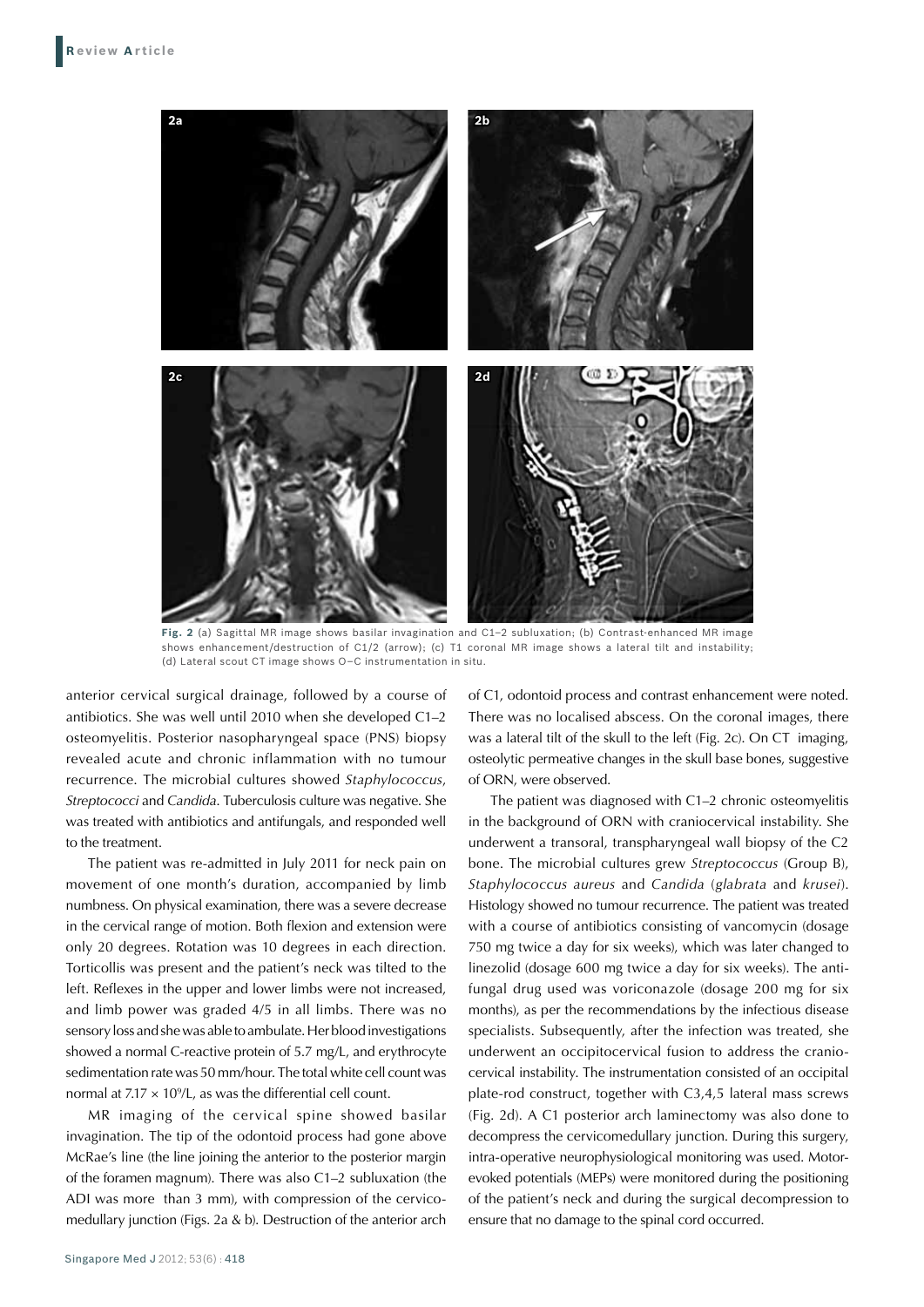

Fig. 3 (a) Radiotherapy planning on (a) axial and (b) sagittal views using 60 Gy (thick white line); (c) T1 sagittal and (d) contrast-enhanced MR images show enhancing collection (arrow); (e) T2 MR image shows cervical cord oedema; (f) Sagittal CT image shows odontoid fracture and the presence of air (arrow); (g) 3-D CT image shows partial C2 body removal for drainage (arrow).

# **Patient 3: C1–2 abscess with C2 pathological fracture and instability**

The patient was a 66-year-old Chinese woman who was diagnosed with T2N0M0 undifferentiated NPC. In February 2010, she received IMRT, delivered at 69.96 Gy in 33 fractions. Her radiation treatment plan and dosimetry are shown in Figs. 3a & b. In March 2011, the patient developed a local recurrence and underwent a nasopharyngectomy. A month later, she presented with neck pain and stiffness associated with fever lasting one week. On physical examination, a decrease in her cervical range of motion was noted. Flexion, extension and rotation were all 45 degrees. No limb weakness or sensory loss was detected. Reflexes in the upper and lower limbs were normal. Hoffman's sign was negative. Her blood investigations showed an elevated C-reactive protein of 274 mg/L (normal 0.2–8.8 mg/L). Her

white blood cell count was normal at  $9.32 \times 10^9$ /L (normal 4–10  $\times$  10<sup>9</sup>/L). However, the white cell differential count showed an elevated neutrophil count of 84.5% (normal 40%–75%). The erythrocyte sedimentation rate was elevated at 121 mm/hour (normal 3–20 mm/hour).

Cervical MR imaging showed a retro-odontoid collection, which was rim-enhancing with contrast (Figs. 3c & d). There was spinal canal stenosis and increased T2 spinal cord signal due to oedema (Fig. 3e). There were mild degenerative cervical spondylotic changes at other levels. CT of the cervical spine showed a C2 fracture (Type II Anderson and D'Alonzo) (Fig. 3f) and pockets of air in the retro-odontoid soft tissue. The patient was diagnosed with a retro-odontoid abscess and C2 pathological fracture with instability. It is unlikely that she had ORN, as the radiation dose to the spine was relatively low  $\ll$  55 Gy), the time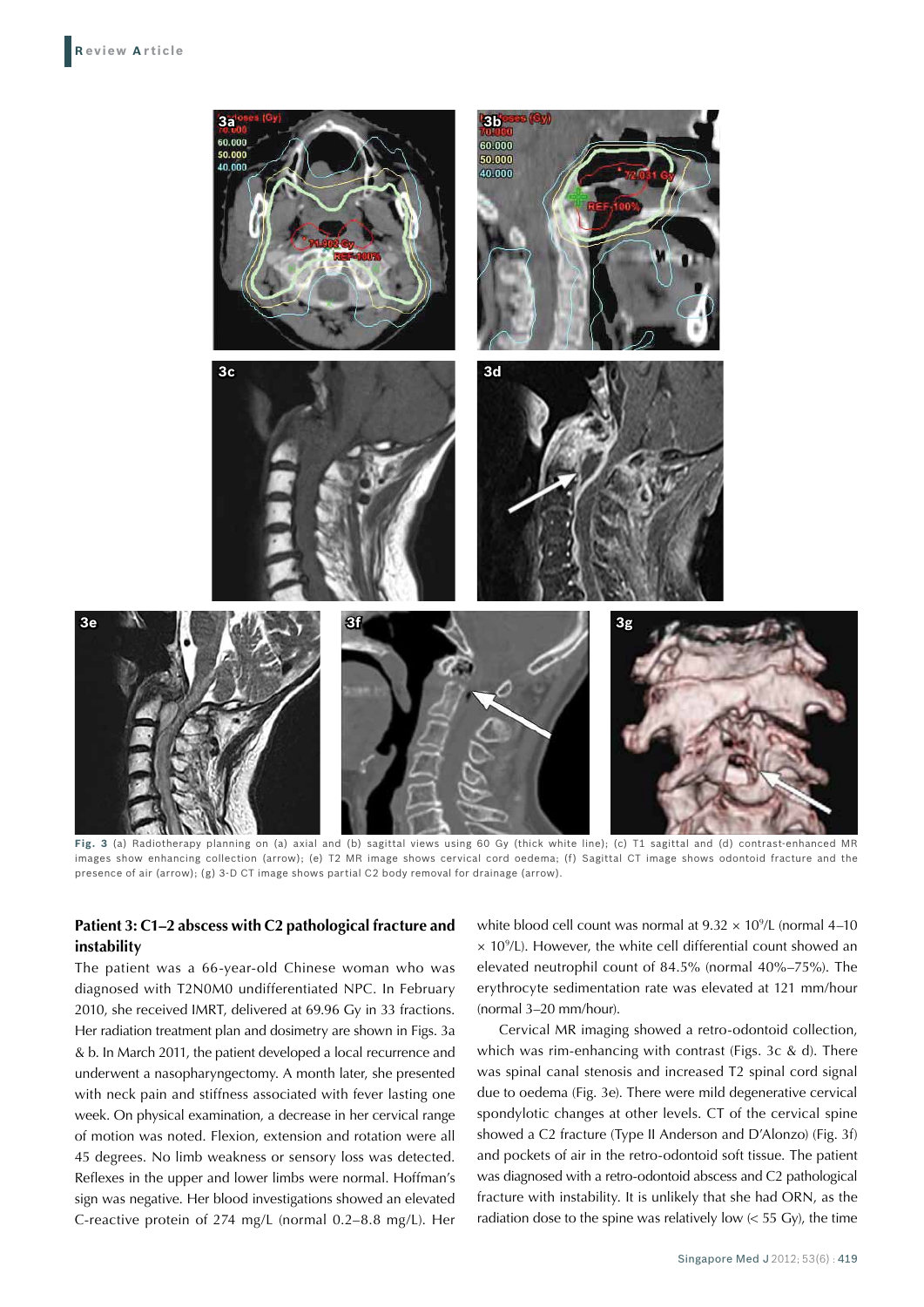interval from RT was relatively short, and her symptoms occurred soon after the nasopharyngectomy.

The patient underwent transoral drainage of the abscess by drilling through the body of C2. Fig. 3g shows the bone removal in C2. Intra-operatively, frank yellow-coloured pus was drained and the microbial cultures showed *Staphylococcus aureus*, *Enterobacter* and *Candida tropicalis* fungi. The patient was started on the appropriate antibiotics: intravenous vancomycin (1 g twice a day for three months), cefepime (2 g three times a day for three months) and fluconazole (400 mg once a day for three months). Her inflammatory markers subsequently decreased to normal. After the full duration of antibiotics, she underwent occipitocervical surgical fixation (occiput C3–4) to address her craniocervical instability. For instrumentation of C4, she had one pedicle screw inserted into the larger pedicle. Cervical pedicle screws are longer than lateral mass screws and offer a higher biomechanical strength. They can only be inserted when the patient's pedicle is wide enough. The other three screws in C3,4 were standard lateral mass screws. The patient was discharged well and pain free, with no neurological defects.

## **Discussion**

The estimated incidence of ORN has been found in some studies to be as high as 1% in NPC patients treated with RT. King et  $al^{(3)}$  found that out of 884 NPC patients studied, nine had C1/2 changes due to ORN. The risk factors for ORN were found to be additional RT, either in the form of brachytherapy, stereotactic RT or an RT boost. Patient 2, who had ORN, had the risk factor of intracavitary brachytherapy. The classical diagnostic features of ORN on MR imaging include C1/2 vertebral marrow changes with a narrow zone of transition between normal and abnormal marrow. This demarcation is due to the field of radiation therapy delivered. The anterior elements of C1, consisting of the anterior arch and lateral masses, are involved with sparing of the posterior arch. In C2, the odontoid process and the vertebral body are involved, but the lamina/spinous process are spared.<sup>(3)</sup> On CT images, C1/2 bone changes include sclerosis or osteolysis.(6)

The differential diagnosis in NPC patients would be osteomyelitis or local tumour recurrence. The likelihood of the aetiology being direct tumour invasion is higher if the patient has had a prior local recurrence (as was the case in Patient 1). In such patients, the MR imaging would show contiguous tumour invasion from the PNS into C1–2. Diagnosis can be difficult occasionally, and surgical transoral biopsies are sometimes necessary to differentiate the various pathology.

In NPC patients, the retropharyngeal soft tissue, together with the C1–2 bone, is at risk of infection, as RT can affect vascular blood supply to the tissues, resulting in a hypoxic environment. $(2)$ Pharyngeal surgery in this environment is a risk factor for C1–2 postoperative infection. During nasopharyngectomy, the normal anatomical barrier between the nasopharyngeal cavity and the C1–2 bone may be breached. The normal microbial flora of the pharyngeal cavity, which includes *Staphylococcus*, *Streptococcus*  and fungal *Candida*, can then cause acute or chronic infection,<sup>(3)</sup> as was seen in Patient 3. The infection in this patient resulted in a C2 pathological fracture and instability. ORN is unlikely to have occurred, as it had only been one year post RT and the radiation dose received by the spine was kept relatively low with IMRT. The mainstay of treatment for infection is antibiotic therapy guided by microbial cultures. Surgical drainage is required when there is significant compression of the spinal cord with neurological deficits. Occasionally, combined surgical approaches are required for treatment, i.e. transoral decompression followed by posterior fixation.

Radiation may damage the bony joints of C1–2 and also the ligamentous structures. The most important ligament involved in C1–2 stability is the transverse ligament of C1. Damage to this or the odontoid process itself predisposes to subluxation of the C1 arch anteriorly. The C1–2 facet joint capsules, if damaged, may also lead to subluxation. The diagnosis of C1–2 subluxation is made when the ADI is more than 3 mm on dynamic flexion and extension radiographs. The normal ADI in adults is less than 3 mm. An increase in ADI is seen in the dynamic cervical radiographs of Patient 1. This can eventually lead to cervicomedullary neural compression and damage, which would result in the patient presenting with neck pain. Patient 1 developed C1–2 instability due to direct tumour invasion. The tumour invaded and gradually destroyed his bony/ligamentous C1–2 stabilising joint structures. Patients may also present with symptoms and signs of a high cervical myelopathy. These would include weakness and numbness of all four limbs. Commonly, patients would present with clumsy hands, difficulty buttoning their clothes and an unsteady gait.

If the pathology progresses and the C1–2 instability is not treated, the patient may develop basilar invagination. This occurs when the atlanto-occipital joints are damaged, and the odontoid process/C1 telescopes vertically into the foramen magnum (Patients 1 & 2). Radiological diagnosis is made when the tip of the odontoid process has gone above McRae's line. Once craniocervical instability has occurred with spinal cord compression, surgery should be considered. The aims of surgery are to decompress the neural elements and stabilise the craniocervical junction. In all three of the above cases, occipitocervical fusion instrumentation was performed. The C1/C2 vertebrae were all unhealthy and unsuitable for C1–2 fixation. In the presence of basilar invagination or unhealthy C1–2 vertebrae, an occipitocervical fixation is necessary. This, however, has the unfortunate side effect of significantly decreased neck range of motion.

Surgical challenges in NPC patients include abnormal anatomy or alignment of the occipital and C1–2 bones. Malplacement of screws may occur, causing injury to the spinal cord or vertebral artery. The cervical pedicle and vertebral artery anatomy may also vary. Tomasino et  $al^{(7)}$  found that in up to 23% of cases, abnormal cervical anatomy was present (such as